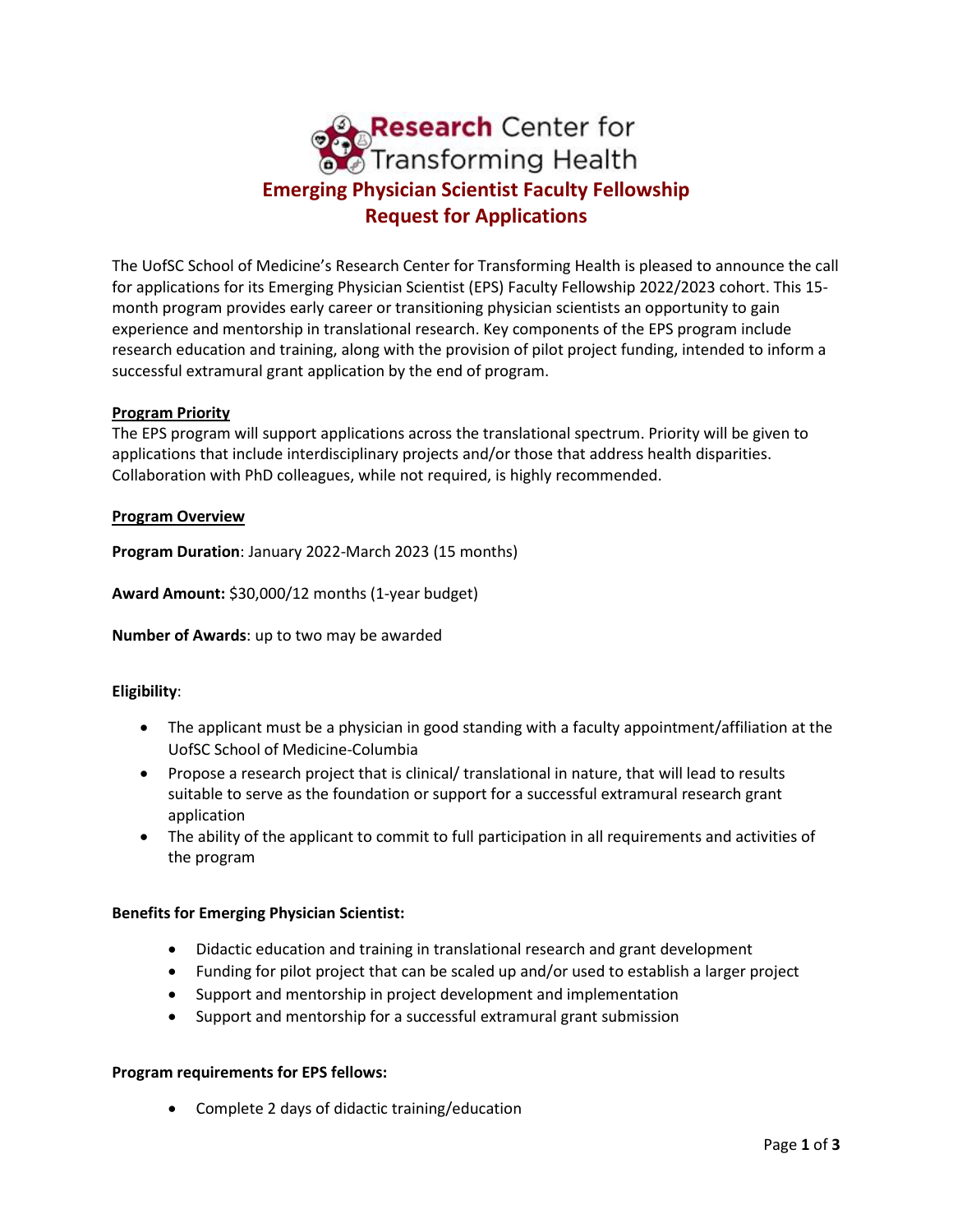- Attend monthly Emerging Physician Scientist meeting/groups (remote access will be available)
- Complete proposed pilot project
- Complete and present a final pilot project report
- Submit an extramural grant proposal utilizing findings from pilot project

# **Submission Requirements**

• **Letter of Intent: Due September 20, 2021**

All applicants are **required** to submit a Letter of Intent (LOI) that includes the following information. Letters of intent will not be used in the evaluation of applications.

# **Letters of Intent requirements:**

- Name, email, telephone number and department of the applicant/physician scientist
- Name, email, telephone number institution and department of any key personnel
- Mentor's Name, email, telephone number institution and department (if one has been identified)
- Descriptive title of the project
- Brief overview of proposed project (max 250 words)

Submit Letter of Intent to The Research Center for Transforming Health at [rcth@uscmed.sc.edu](mailto:rcth@uscmed.sc.edu)

# • **Online Application: Due October 25, 2021**

The following information will be required to complete the online application[: Online](https://redcap.healthsciencessc.org/surveys/?s=34XEWDRA8N)  **[Application](https://redcap.healthsciencessc.org/surveys/?s=34XEWDRA8N)** 

- Name, email, telephone number and department of the applicant/physician scientist
- Name, email, telephone number institution and department of any key personnel
- Mentor's Name, email, telephone number and department (if one has been identified)
- Name, email, telephone number for the applicant/physician scientist's Department Business or Grant Manager
- Letter of Support (LOS) from Academic Department Chair
	- LOS should indicate Chair's knowledge and support of the time needed to complete the fellowship requirements and proposed project.
- Descriptive title of the project
- Abstract of proposed project (max 500 words)
- 4-Page Project Proposal
	- 1-Page Specific Aims
	- 2-Page Research Strategy
		- Significance/Problem, Innovation, Approach, Hypothesis, Planned Analysis, Project Timeline (projects must be scaled to fit 12-month timeline and funding limit)
	- 1-page Additional Criteria
		- **•** Applicant must state how they plan to utilize the Emerging Physician Scientist program to advance their career/research goals.
		- **•** Applicant must address the impact this fellowship and proposed project will have on their current position and how the required time needed